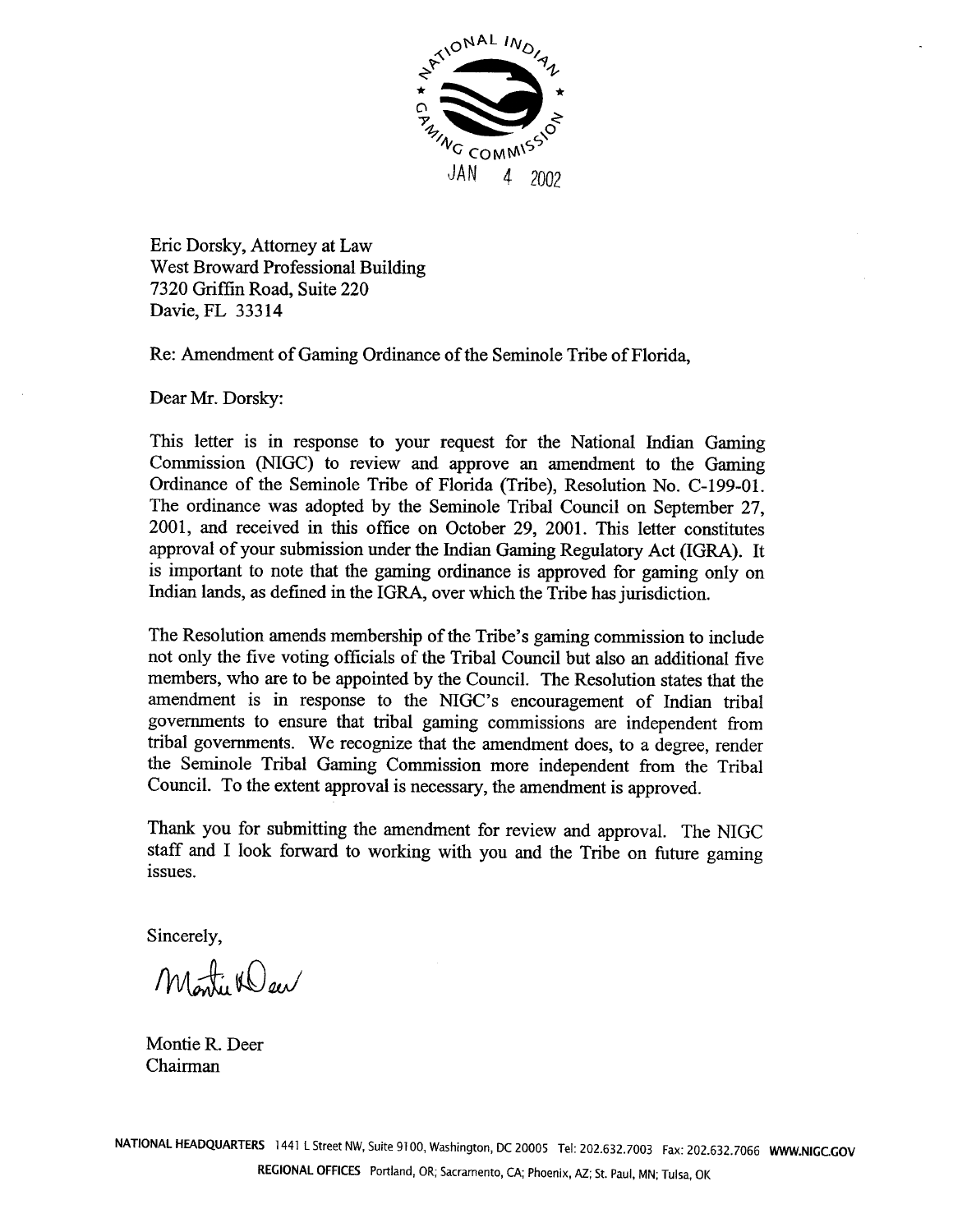

## **RE: AMENDMENT OF ORDINANCE NO. C-02-94, SECTION 5-2 OF THE ORDINANCE OF THE SEMINOLE TRIBE OF FLORIDA FOR GAMING ON TRIBAL LANDS**

### **SEMINOLE TRIBE OF FLORIDA HOLLYWOOD, FLORIDA**

### **RESOLUTION NO. C-199-OI**

- **WHEREAS, the Seminole Tribe of Florida is an organized Indian Tribe as defined in Section <sup>16</sup> of the Act of June 18, 1934, as amended; and**
- **WHEREAS, the Tribal Council of the Seminole Tribe of Florida is the governing body of the Seminole Tribe of Florida; and**
- **WHEREAS, the Indian Gaming Regulatory Act, 25 U.S.C. sec. 2701, et seq., enacted on October 17, 1988, provides <sup>a</sup> statutory basis for the Seminole Tribe of Florida to regulate gaming conducted within the boundaries of its Tribal lands; and**
- **WHEREAS, the referenced Act established the National Indian Gaming Commission which has promulgated certain regulations, 25 C.F.R. Chapter III; and**
- **WHEREAS, the Tribal Council duly enacted Ordinance No. C-02-94, the Seminole Tribal Gaming Ordinance, on September 30, 1993, which was approved by the Commissions Chairman on December 7, 1993; and**
- **WHEREAS, on November 20, 1995, the Seminole Tribe of Florida established the Seminole Tribal Gaming Commission by Tribal Council Resolution No. C-i 10-96 to exercise any and all powers and responsibilities set forth in the Seminole Tribal Gaming Ordinance to ensure compliance with the referenced Act as implemented by the regulations promulgated by the National Indian Gaming Commission. Said resolution amended Section 5-2 of the Seminole Tribal Gaming Ordinance in order to organize and establish the Seminole Tribal Gaming Commission which would, by appointment. consist of five Tribal members and the five voting members of the Tribal Council were then appointed to said body; and**
- **WHEREAS, on October 12, 1999, the National Indian Gaming Commission by public notice encouraged Indian tribal governments conducting gaming on their tribal lands to ensure that their tribal gaming commissions are independent due to their different roles as operator and regulator, respectively, where ideally no tribal council member would** serve on their tribe's gaming commission; and
- **WHEREAS, the Tribal Council having determined that the Seminole Tribal Gaming Commission should include an additional five representatives by appointment of the Tribal Council in addition to the five duly elected voting members of the Tribal Council in**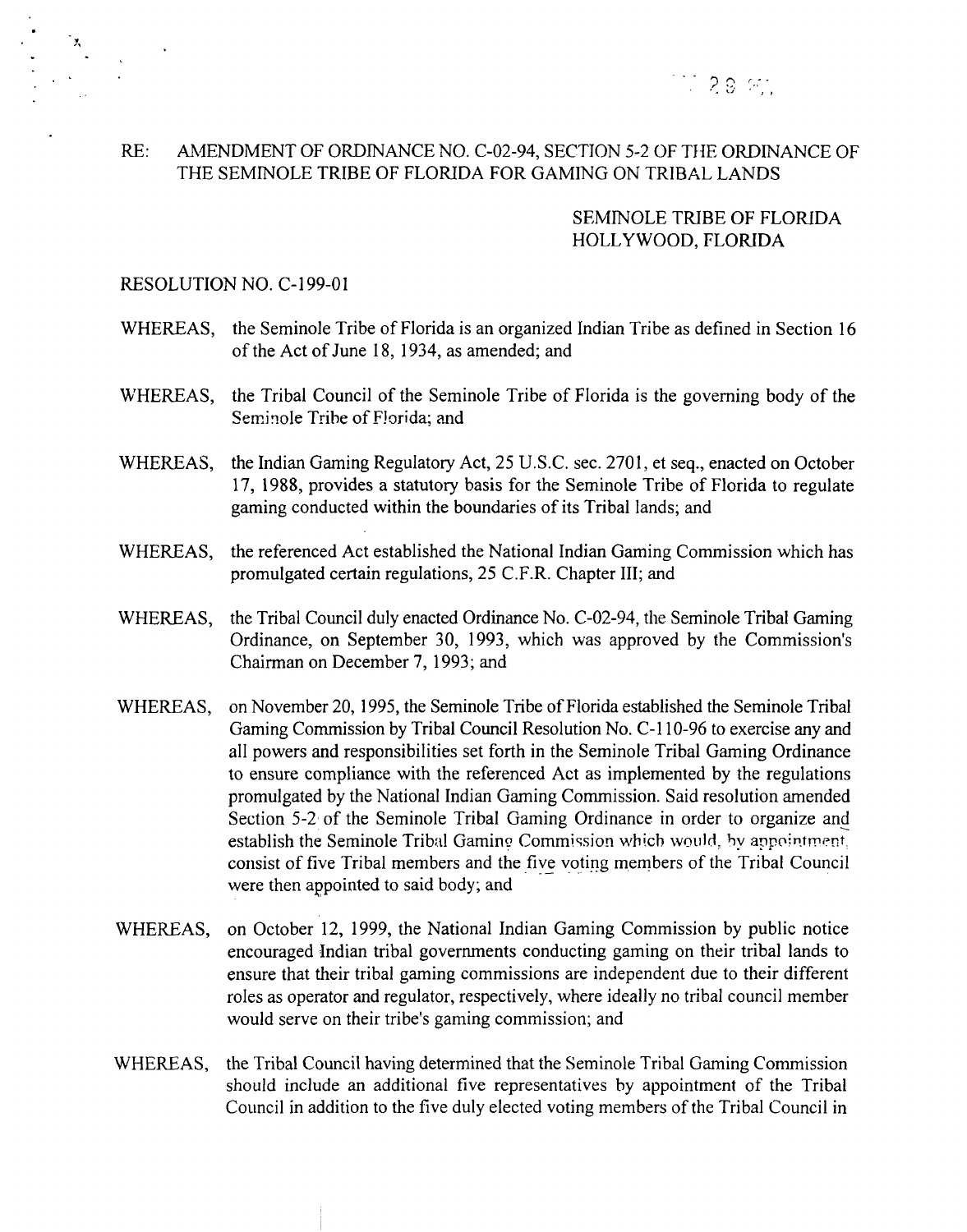### **RE: AMENDMENT OF ORDINANCE NO. C-02-94, SECTION 5-2 OF THE ORDINANCE OF THE SEMINOLE TRIBE OF FLORIDA FOR GAMING ON TRIBAL LANDS**

### **RESOLUTION NO-C-l 99-0 <sup>1</sup>**

### **PAGE <sup>2</sup>**

**order to ensure the integrity of Tribal gaming and better distinguish the roles of gaming operation from gaming regulation; and**

**WHEREAS, the Tribal Council of the Seminole Tribe of Florida is otherwise fully advised.**

**NOW THEREFORE BE IT RESOLVED: that the Tribal Council of the Seminole Tribe of Florida hereby approves an amendment of Section 5-2 of Tribal Council Ordinance No. C-02-94, an Ordinance of the Seminole Tribe of Florida for Gaming on Tribal Lands, and which section hereafter shall read as follows:**

**The Council may appoint <sup>a</sup> committee to be known as the Seminole Tribal Gaming Commission, consisting often (10) Tribal members, five of which are voting officials of the Council and five (5) which are appointed by the Council. The Seminole Tribal Gaming Commission shall exercise any and all powers and responsibilities set out in § 5-1 of this Ordinance, above.**

**and**

**BE IT FURTHER RESOLVED: that this Resolution is hereby adopted after motion made by Max B. Osceola, Jr., seconded by David R. Cypress, and <sup>a</sup> roll call vote as follows:**

| Acting Chairman Mitchell Cypress          | Aye |
|-------------------------------------------|-----|
| Council Representative David R. Cypress   | Aye |
| Council Representative John W. Huff, Sr   | Aye |
| Council Representative Max B. Osceola, Jr | Aye |